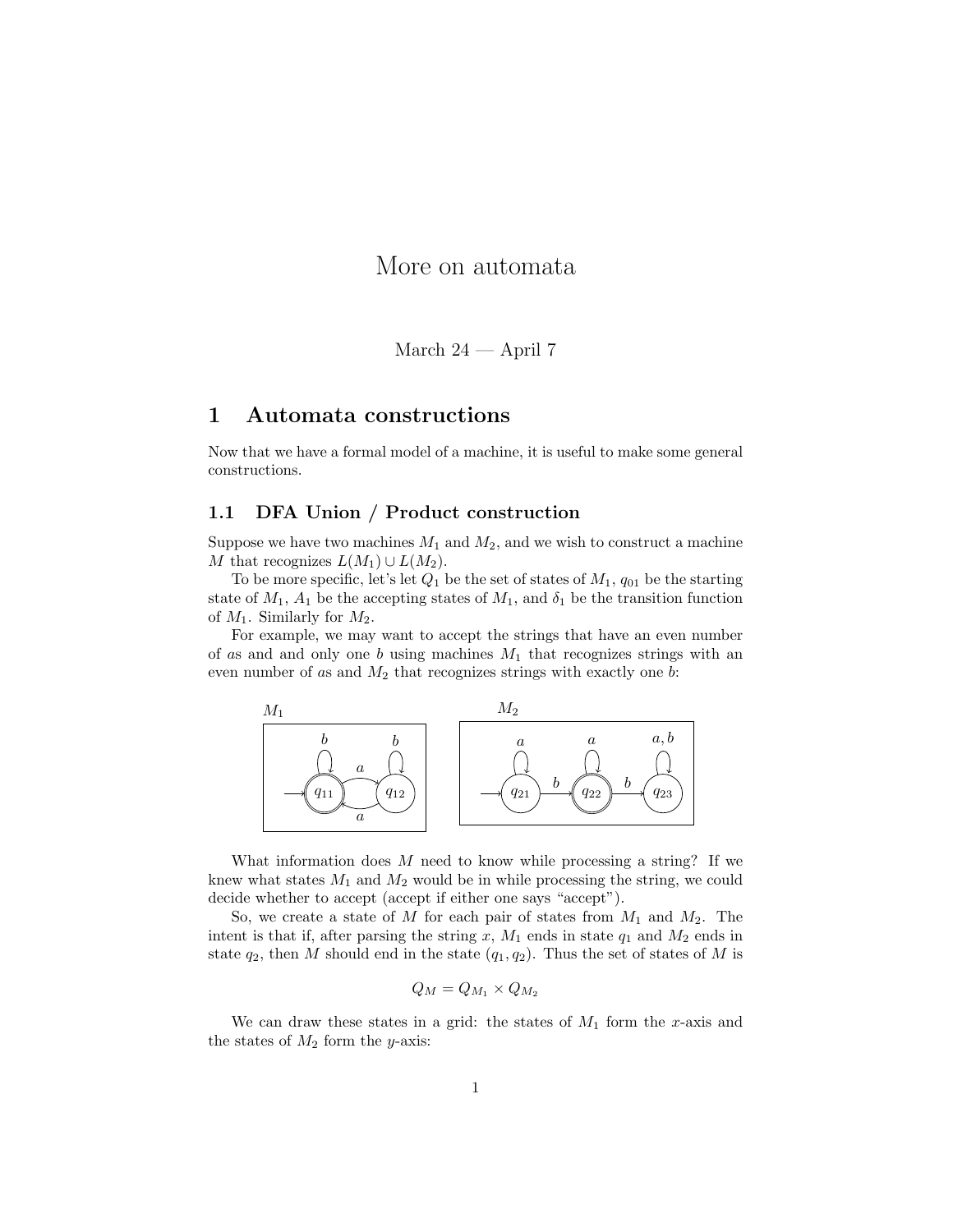

To figure out the starting state, we ask what we know about the empty string. We know  $M_1$  and  $M_2$  would both be in their starting states (let's call them  $q_{01}$  and  $q_{02}$ ). So M should be in the state  $(q_{01}, q_{02})$ .

$$
q_{0M} = (q_{01}, q_{02})
$$

If M is in any state  $(q_1, q_2)$ , and it sees some character a, where should it transition? Well, we know  $M_1$  would have been in state  $q_1$ , and would thus have transitioned on a to state  $\delta_1(q_1, a)$  (where  $\delta_1$  is the transition function for  $M_1$ ). Similarly,  $M_2$  would transition to  $\delta_2(q_2, a)$ . Thus M should transition to the state  $(\delta_1(q_1, a), \delta_2(q_2, a)).$ 

$$
\delta_M((q_1, q_2), a) = (\delta_1(q_1, a), \delta_2(q_2, a))
$$

Finally, which states of M should be accepting states? Since we are trying to accept the union of  $L(M_1)$  and  $L(M_2)$ , we should accept the string x if either  $M_1$  or  $M_2$  would. So the state  $(q_1, q_2)$  should be an accept state if *either*  $q_1$  is an accept state of  $M_1$  or  $q_2$  is an accept state of  $M_2$ :

$$
A_M = \{(q_1, q_2) \mid q_1 \in A_1 \text{ or } q_2 \in A_2\}
$$

Here is the complete picture of  $M$ :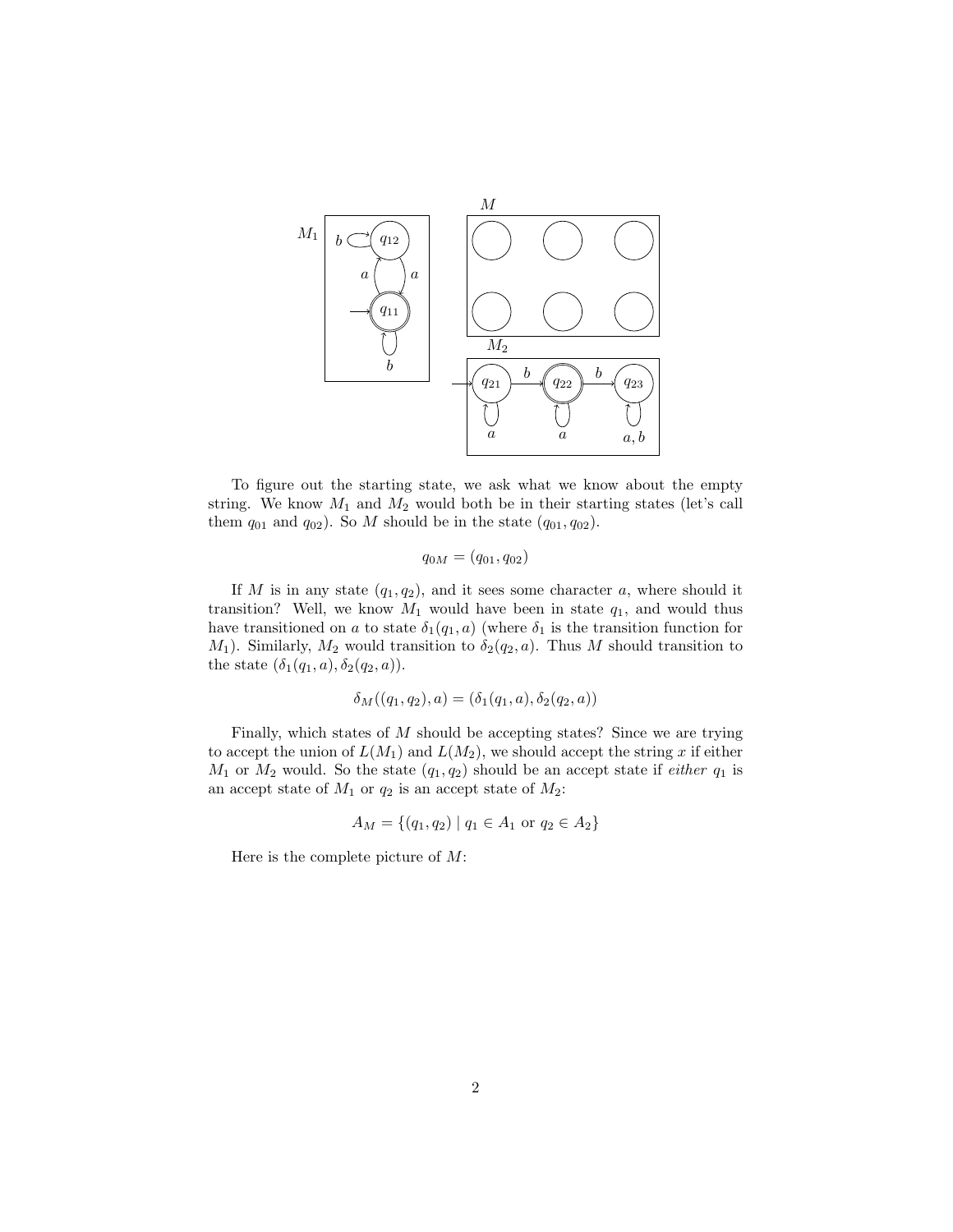

We've built a machine. Can we prove that it accepts the correct language? Our intent is that if x causes M to transition to the state  $(q_1, q_2)$ , then  $M_1$ would be in  $q_1$  and  $M_2$  would be in  $q_2$ . Formally, we could prove

$$
\widehat{\delta}_M(q_{0M},x) = \widehat{\delta}_1(q_{01},x), \widehat{\delta}_2(q_{02},x)
$$

using a straightforward inductive proof (you will work out the details for a closely related problem in the homework).

Using this, we can calculate the language of  $M$ :

$$
L(M) = \{x \in \Sigma^* \mid \hat{\delta}_M(q_{0M}, x) \in A_M\}
$$
  
= ... expand using definitions, details in the homework ...  
=  $\{x \mid x \in L(M_1) \text{ or } x \in L(M_2)\}$   
=  $L(M_1) \cup L(M_2)$ 

which was our goal.

#### 1.2 NFA Union

Constructing an NFA to recognise the union is much easier: we can simply create a new start state with epsilon transitions to the start states of the two original machines: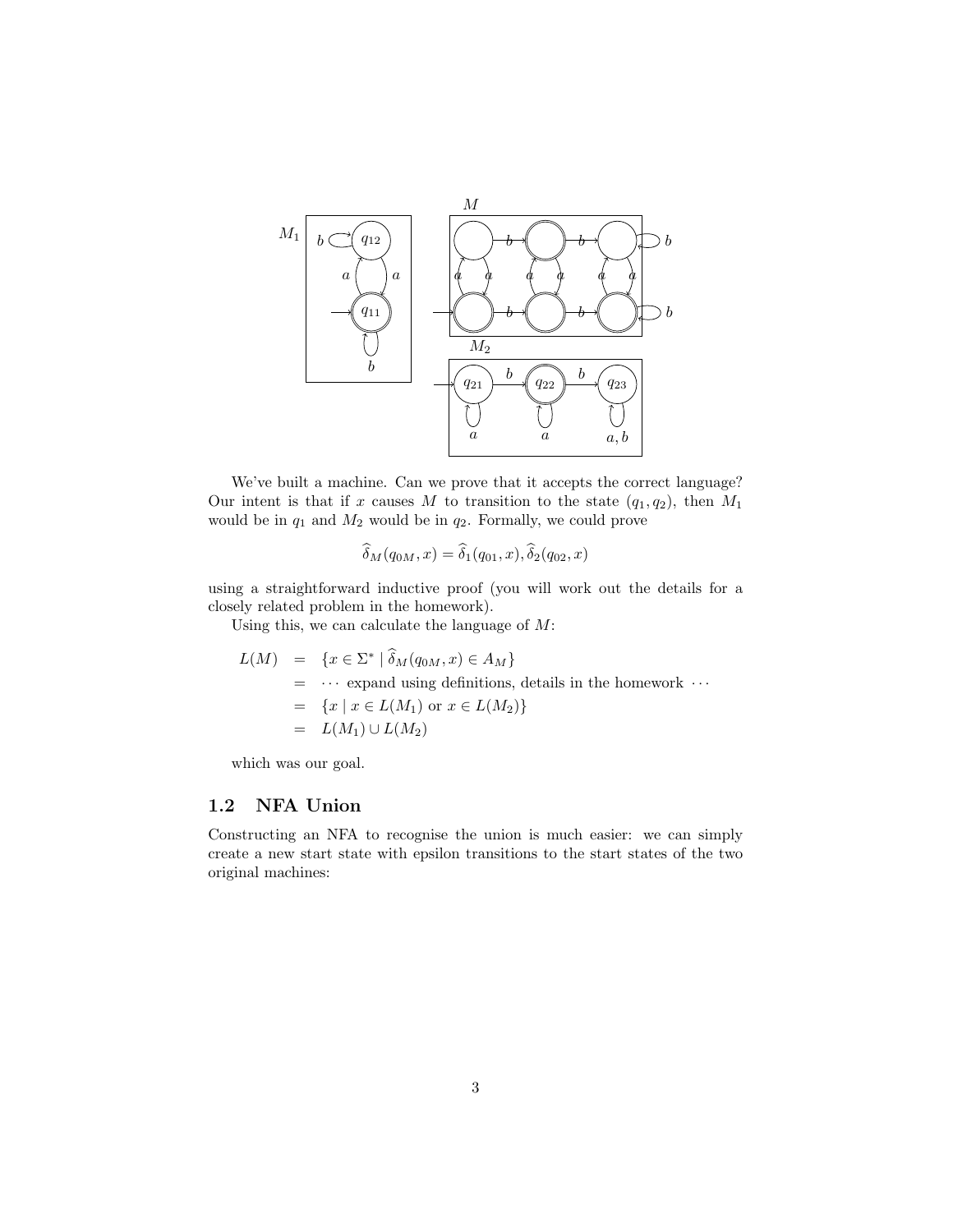

#### 1.3 NFA to DFA conversion

It seems as though NFAs are "more powerful" than DFAs: we have more choices when constructing NFAs. It turns out however that NFAs and DFAs accept the same set of languages. That is, if a language  $L$  is recognized by an NFA  $N$ , then there is a DFA  $M$  that also recognizes  $L$ .

Given a string  $x$ ,  $M$  should accept  $x$  if any of the states that  $N$  could reach while processing x are accepting states. We can use this idea to construct  $M$ : a state of M will correspond to a set of states of N.

$$
Q_M = \mathbb{P}(Q_N)
$$

Our intent is that if  $M$  is in the  $M$ -state  $S$  (which is a set of states of  $N$ ), then N could be in any of the states of S.

M should accept in state S if any of the N-states  $q \in S$  are themselves accept states:

$$
A_M = \{ S \in Q_M \mid \exists q \in S \text{ such that } q \in A_N \}
$$

N starts in its start state  $q_{0N}$ , but it can immediately perform an epsilon transition. Thus after processing no input, M should be in the state corresponding to the set of states reachable from  $q_{0N}$  using epsilon transitions:

$$
q_{0M} = \widehat{\epsilon}_N(q_{0N})
$$

Finally, we need to construct the transition function  $\delta_M$  to match our intended interpretation of the states of M. If M is in a state  $S \in Q_M$  (which is a set of states of N), then we know N could have been in any of the states  $q \in S$ . That means that after processing an input  $a, N$  could be in any of the states reachable from  $q$ . This yields the following definition:

$$
\delta_M(S, a) = \bigcup_{q \in S} \widehat{\delta}_N(q, a)
$$